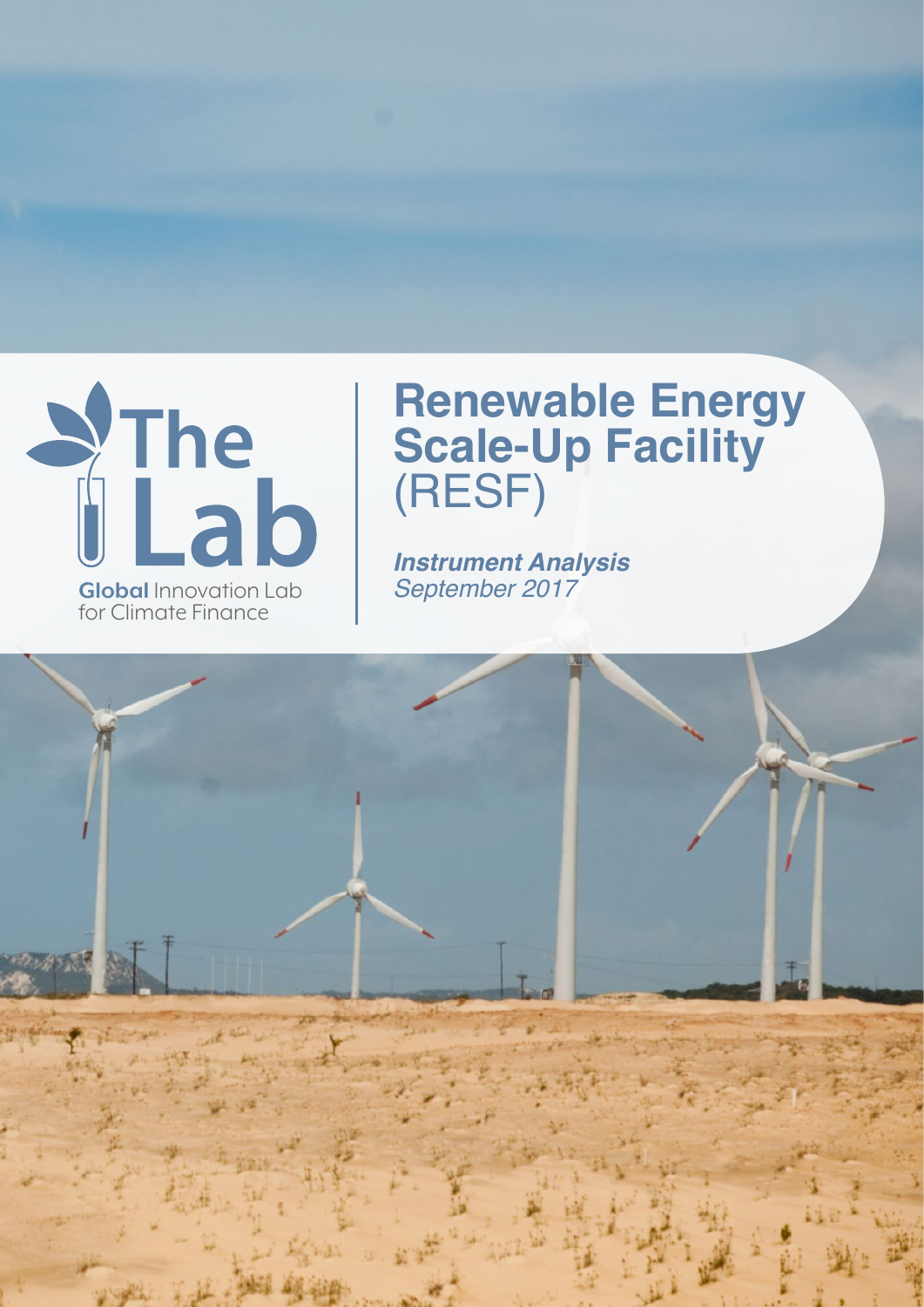**The Global Innovation Lab for Climate Finance** is a global initiative that supports the identification and piloting of cutting edge climate finance instruments. It aims to drive billions of dollars of private investment into climate change mitigation and adaptation in developing countries.

## **AUTHORS AND ACKNOWLEDGEMENTS**

The authors of this brief are Bella Tonkonogy, Dario Abramskiehn, and Valerio Micale.

The authors would like to thank the proponents of RESF, Luis Costa of Get2C and Paul Curnow of Baker & McKenzie, for their valued contributions and continuous support.

The authors would also like to acknowledge the valued contributions of the following experts, in alphabetical order: Kome Ajegbo (AFC); Fernando Alvarado (SECA); Fenella Aouane (GGGI); Angelina Avgeropoulou (BEIS); Steve Baillie (IFC); Olivia Coldrey (REEEP); Alexander Dempsey (IFC); Hans Jakob Eriksen (Danish Energy Agency); Gianleo Frisari (IDB); Asger Garnak (Danish Energy Agency); Carlos Graffigna (Gruman Resources); Alfred Heim (BEIS); Simon Jackson (Access Power); Abyd Karmali (BAML); Sumalee Khosla (GGGI); Sandra Locoh (African Guarantee Fund); Pedro Mallmann (Renobrax); Daniela Milonova (Blackrock); Serina Ng (DFID); Ricardo Nogueira (Climate Finance Consultant); Brian O'Hanlon (OPIC); Eluma Obibuaku (AFC); Pelle Pedersen (PKA); Paola Pedroza (IDB); Brendan Pierpont (CPI Energy Finance); Nasi Rwigema (Sol Africa); Dongyub Shin (UNDP); Geoff Sinclair (Camco Clean Energy); Jens-Christian Stougaard (Pension Denmark); Natalia Svejgaard (Danish Climate Fund); Alan Synnott (Blackrock); Uday Varadarajan (CPI Energy Finance); Oliver Wassbein (UNDP); Stephen West (UK GIB); and Dharshan Wignarajah (DFID).

The authors would also like to thank Barbara Buchner, Ben Broche, Elysha Davila, Ricardo Narvaez, and Padraig Oliver for their continuous advice, support, comments, and internal review, Amira Hankin for graphic design, and a former CPI colleague David Wang for his valued inputs and contributions.

Analytical and secretariat work of The Lab has been funded by the UK [Department of Energy & Climate](https://www.gov.uk/government/organisations/department-of-energy-climate-change)  [Change \(DECC\),](https://www.gov.uk/government/organisations/department-of-energy-climate-change) the German [Federal Ministry for the Environment, Nature Conservation, Building and](http://www.bmub.bund.de/en/)  [Nuclear Safety \(BMUB\),](http://www.bmub.bund.de/en/) the U.S. [Department of State,](http://www.state.gov/) the Netherlands [Ministry for Foreign Affairs,](https://www.government.nl/ministries/ministry-of-foreign-affairs) [Bloomberg Philanthropies,](http://www.bloomberg.org/) and [The Rockefeller Foundation.](https://www.rockefellerfoundation.org/) Climate Policy Initiative serves as Lab Secretariat and analytical provider.

#### [www.climatefinancelab.org](http://www.climatefinancelab.org/)



POLICY **INITIATIVE** 

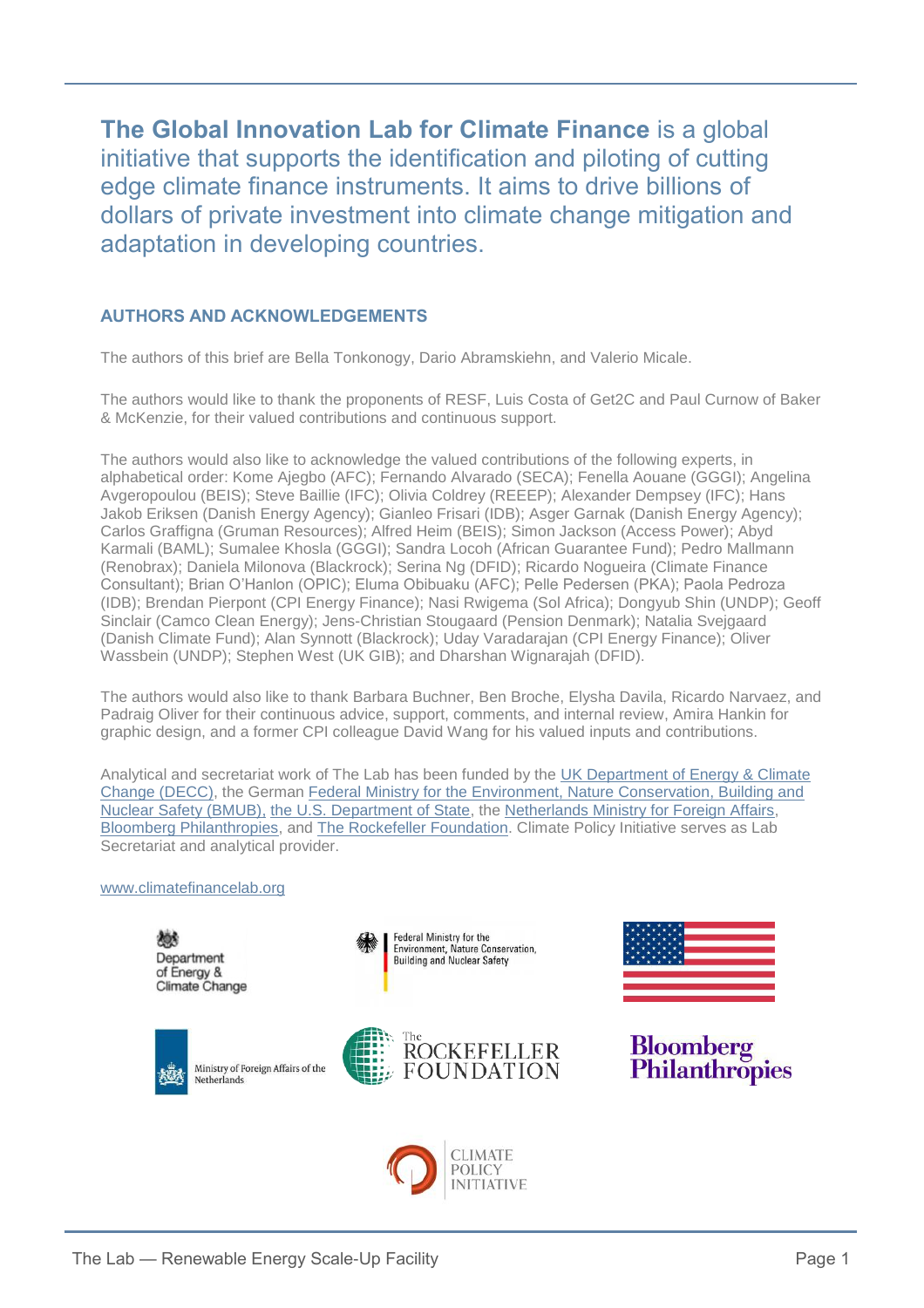# **Renewable Energy Scale-Up Facility**

#### DESCRIPTION —

The Renewable Energy Scale-Up Facility (RESF) is a fund that employs an innovative options mechanism to drive private institutional equity into earlier stages of renewable energy projects in emerging markets. In so doing, RESF helps to grow renewable project pipelines by addressing the lack of early-stage equity financing.

#### GOAL —

To drive private institutional equity into earlier stages of renewable energy projects in emerging markets.

SECTOR — Renewable Energy

#### PRIVATE FINANCE TARGET —

Renewable energy project developers, institutional investors

#### GEOGRAPHY —

Initial target countries: Brazil, Colombia, Indonesia, Jordan, Morocco, Peru, Tunisia, Vietnam In the future: additional countries in Africa, Latin America, and Southeast Asia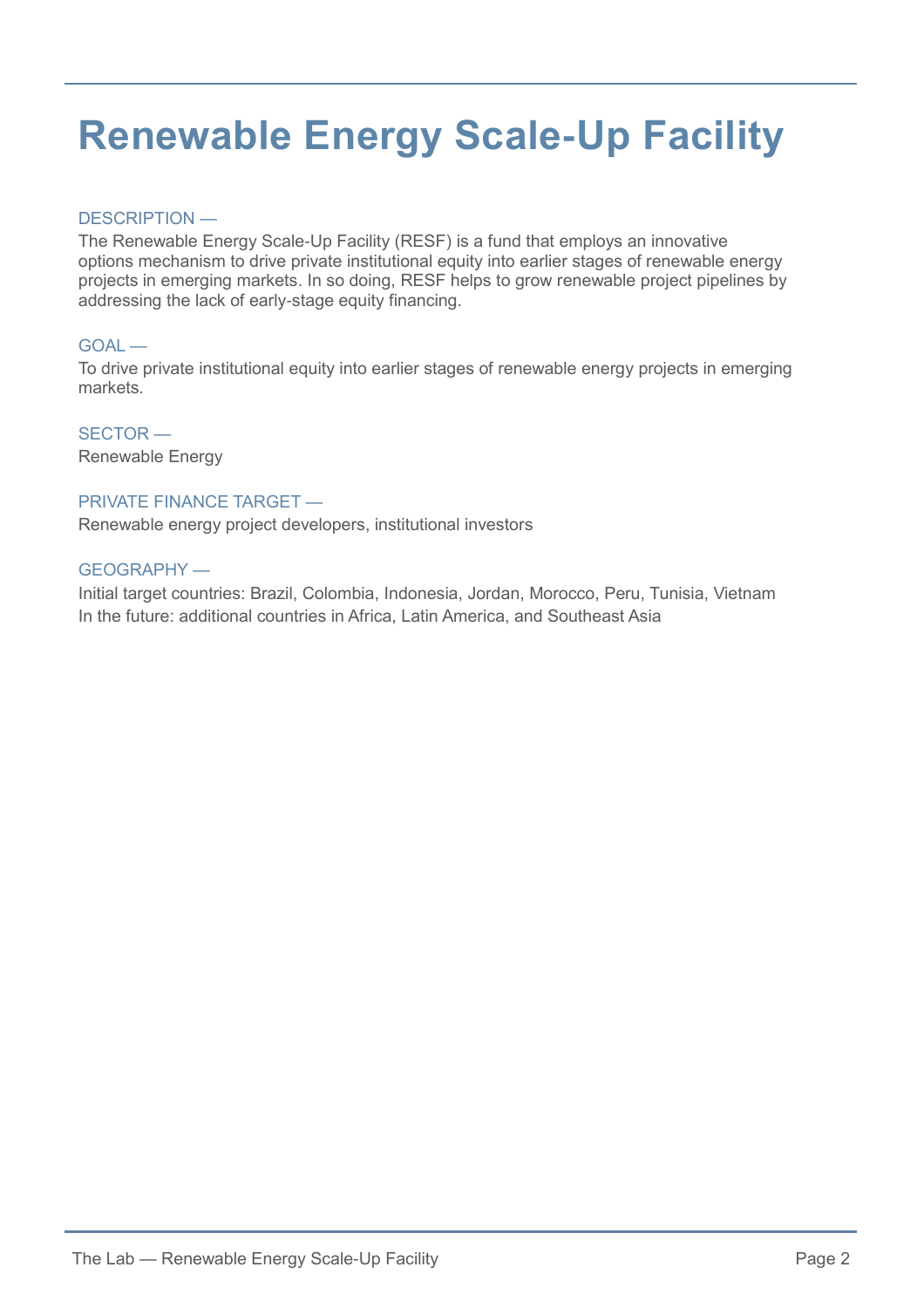# **1. CONTEXT**

While recent years have seen historic levels of renewable energy investment, with developing countries for the first time leading the way, total renewable energy investment in developing countries still falls far short of needs to meet the ambitions of the Paris Agreement and Sustainable Development Goals (FS-UNEP Centre and BNEF 2016; World Economic Forum 2017). 1

In particular, renewable energy project developers in many emerging markets do not have the capital needed to develop projects at the earliest stages (UNEP 2011; IRENA 2016). Early-stage financing is critical to project preparation activities, and to ultimately attracting additional investment, achieving financial close, and getting projects built. Although capital needs at this stage are comparatively low – up to approximately 5% of total investment costs – attracting earlystage investments can be difficult. This is due both to relatively high risks – not all projects started reach financial close and start construction – and a lack of investment vehicles that can meet private investors' needs and help to manage these risks effectively (UNEP 2011; OECD 2016; WEF 2017).These barriers prevent many projects from being built in developing countries that would be both technically and financially viable otherwise, threatening the realization of national climate and renewable energy finance targets as well as investment mandates. $2,3$ 

# **CONCEPT**

# **2. INSTRUMENT MECHANICS**

*RESF's innovative approach to reducing investment risk is to buy options in multiple projects, which may be exercised if and when projects meet pre-determined milestones.* 

The Renewable Energy Scale-Up Facility (RESF, and referred to henceforth as "the Facility") is a solution to drive private institutional equity into earlier stages of renewable energy projects in emerging markets. By aggregating and de-risking medium-scale solar (10-50 MW) and wind (20- 50 MW) projects, the Facility intends to address institutional investment requirements while channeling finance to build robust project pipelines.

## 2.1 MAIN COMPONENTS

The Facility will own two types of assets: 1) **Options** in renewable energy projects that are purchased at the early- to mid- stage of project development; and 2) Upon exercise of options at financial close, **shares in successful projects** (see Figure 1).

#### *2.1.1 Options Mechanism*

 $\overline{a}$ 

**The Facility will seek to pay a portion of the development costs of renewable energy projects in the target pilot countries, in return for an option in that project.** The Facility's options will provide the right to purchase equity in a renewable energy project if and when it

<sup>1</sup> According to FS-UNEP Centre and BNEF (2016), investment in developing countries was \$156 billion in 2015. <sup>2</sup> Confirmed through stakeholder interviews with institutional and development finance investors, held March-June 2017. Also see, e.g., [http://www.privateequitywire.co.uk/2016/02/03/236186/blackrock-renewable-power-fund](http://www.privateequitywire.co.uk/2016/02/03/236186/blackrock-renewable-power-fund-completes-first-close)[completes-first-close,](http://www.privateequitywire.co.uk/2016/02/03/236186/blackrock-renewable-power-fund-completes-first-close) noting increase in European investor interest in real assets (including renewable energy). <sup>3</sup> See, e.g.[, https://www.environmental-finance.com/content/news/abp-introduces-internal-emissions-cap.html](https://www.environmental-finance.com/content/news/abp-introduces-internal-emissions-cap.html)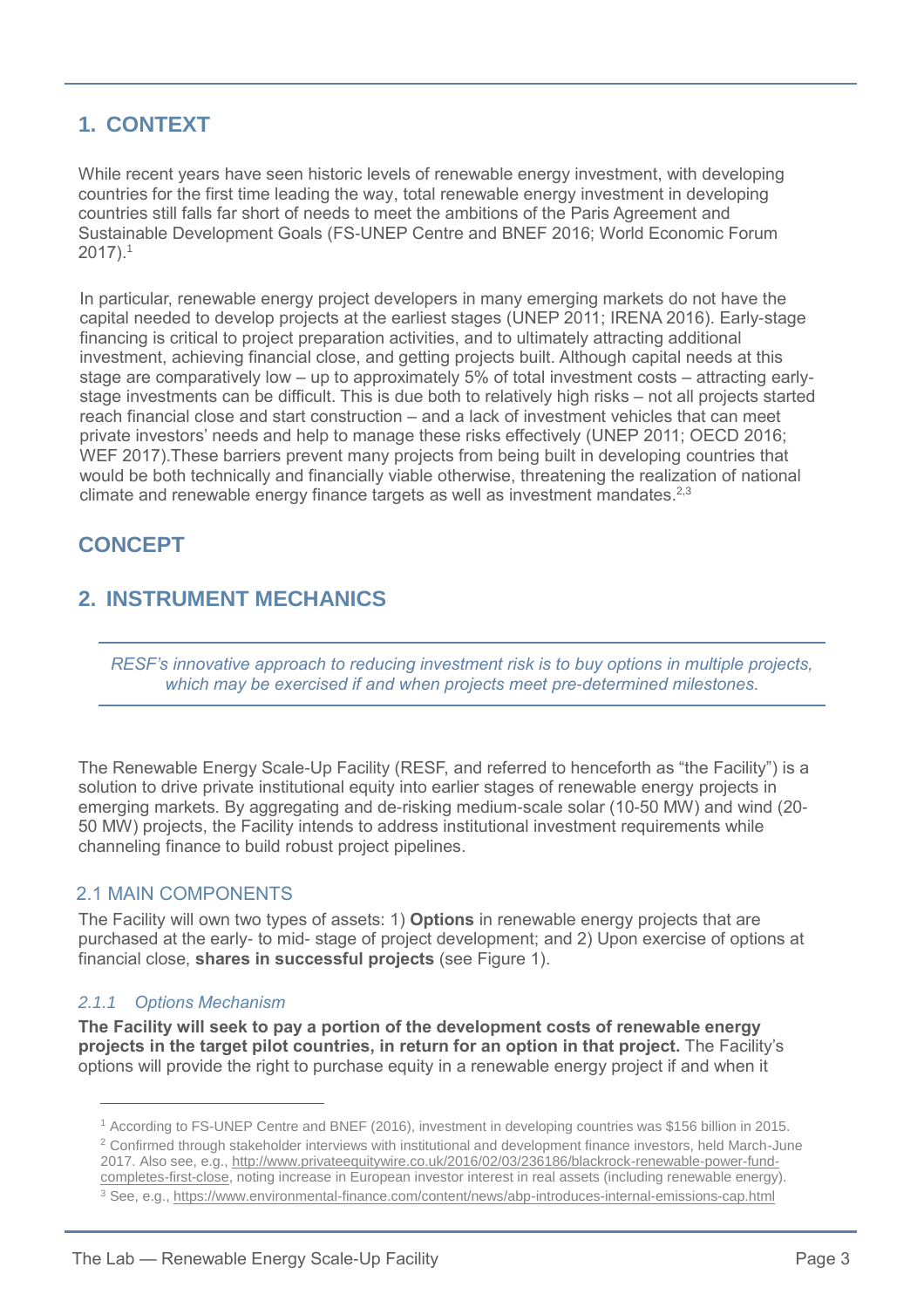reaches financial close. The price of the option, expressed as the aggregate internal rate of return (IRR) that the Fund will receive through the end of the Fund's lifetime, will be preferable relative to prevailing market conditions. The IRR pricing mechanism transfers risk of development cost overruns to project developers rather than the Facility.





\*Initial implementation phase also draws on finance from DFIs and other investors

**The Facility will invest only in mature technologies, to reduce technology risk.** Projects must have completed several initial steps to apply (see Table 1), including the establishment of a project Special Purpose Vehicle (SPV). There will be separate, regular solicitation windows for wind and solar projects.

**The Facility can elect to make options premium payments at two to three pre-agreed project development milestones if and when they are met** (see Table 1)**.** These premium payments are made during the period in which costs are comparatively low, around 1%-5% of total project costs. The Facility's portion of total development costs for a given project will range from 10-49%, depending on project needs expressed in developers' proposals and ensuring that developers retain financial incentives during the development process.

## *2.1.2 Shares in Successful Projects*

**If and when a project reaches financial close, the Facility will have the option to invest equity in the project,** at a share price that meets the pre-agreed IRR and with input from the Facility Investment Committee. At this point, the Facility will draw down investors' committed capital. If the Facility does not exercise the option, it can sell the option to other investors or it can treat the option as a repayable loan.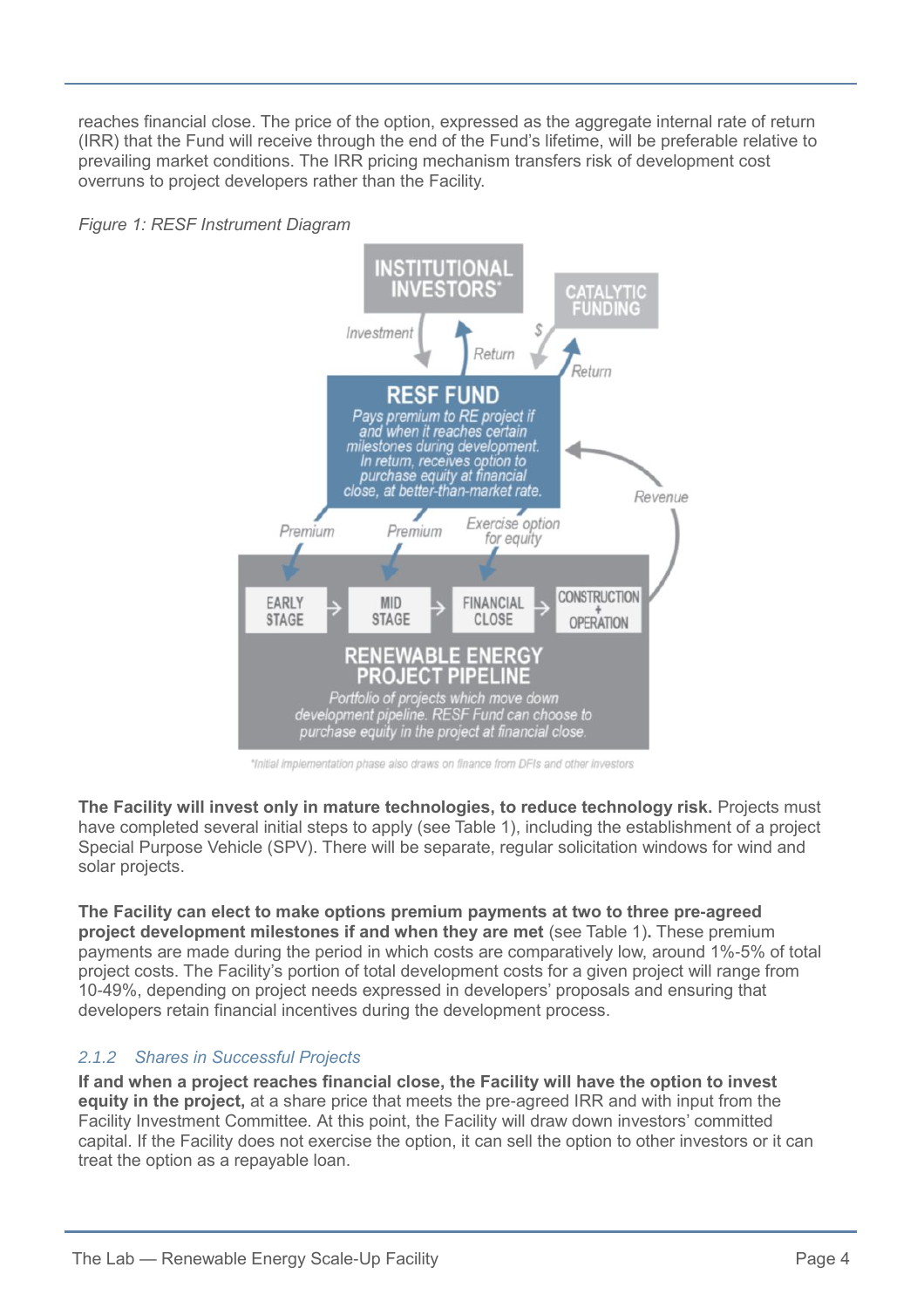**The Facility will seek to maintain its shares in operational projects on behalf of its longterm institutional investors.** Payments to investors will primarily come from dividends based on project revenues.

*Table 1: Sample developer activities undertaken to meet each project development milestone (may vary by geography and project). Projects will typically enter the Facility's pipeline during the Bid-Phase*

| <b>Bid-Phase</b>       | <b>Early-stage</b>                       | Mid-stage                                | <b>Financial Close</b>  |  |
|------------------------|------------------------------------------|------------------------------------------|-------------------------|--|
| (Year 0)               | (Year 1)                                 | <b>(Years 2-3)</b>                       | (Years 3-4)             |  |
| <b>Pre-Feasibility</b> | <b>Development</b><br><b>Milestone 1</b> | <b>Development</b><br><b>Milestone 2</b> | <b>Options Exercise</b> |  |
| • Scoping study        | $\bullet$ Resource                       | • Environmental                          | • Agreements for        |  |
| • Electricity          | <b>Generation Study</b>                  | impact                                   | Engineering,            |  |
| market                 | • Site selection                         | assessment                               | Procurement, and        |  |
| information            | • Land rights                            | • In-depth financial                     | Construction            |  |
| • Land access          | agreement                                | analysis                                 | (EPC), and              |  |
| requirements           | • Conceptual                             | • Power purchase                         | Operations &            |  |
| • Approvals            | engineering design                       | agreement (PPA)                          | Maintenance             |  |
| required               | • Technical                              | memorandum of                            | (O&M) Services          |  |
| $\bullet$ Team track   | <b>Feasibility Study</b>                 | understanding                            | • Negotiation with      |  |
| record                 | • Environmental                          | • Land surveys                           | debt and other          |  |
| • Development          | scoping study                            | • Analysis of                            | equity providers        |  |
| budget                 | • Permit application                     | community                                | • Permit approvals      |  |
| • Special purpose      | and other required                       | development and                          | • PPA and grid          |  |
| vehicle (SPV)          | authorizations                           | investment                               | connection              |  |
| documentation          | submitted                                | requirements                             | agreements              |  |

## *2.1.3 Key stakeholders*

Key actors involved in the implementation of the Facility will include renewable energy project developers, a fund manager, private and public investors, other existing platforms with which the Facility can partner, and technical service providers with specialized knowledge (e.g. social and environmental impact assessments). **Renewable energy project developers** will propose projects to the Facility for early stage and equity funding. The Facility will initially target locallybased developers that are likely to have lower access to capital than large international players, but have strong local knowledge. The **fund manager** will gather interested investors for participation in the Facility; source potential early-stage projects for options premium financing, also performing due diligence on them; and, with input from an Investment Committee, make decisions on further investment at development milestones and at financial close. The fund manager will need local presence in order to maintain a low-cost structure to undertake these activities and engage with policymakers and regulatory agencies, and will require in-house team members with both technical and financial expertise.

## *2.1.4 Investors Targeted*

The objective of the Facility is to attract long-term, low-risk domestic and international institutional investors, such as pension funds, into earlier stages of project development. Currently, these types of investors, despite a seemingly good match with the capital requirements and investment horizons for renewable energy projects, typically only invest in projects once they are operational, with some also investing once projects reach financial close (BNEF, Chatham House, Frankfurt School 2016). Therefore, an initial fund will also likely need to include philanthropic investors, development finance institutions, governments, and others in the development finance space who can help to demonstrate the efficacy of the Facility's approach (see 2.2.1)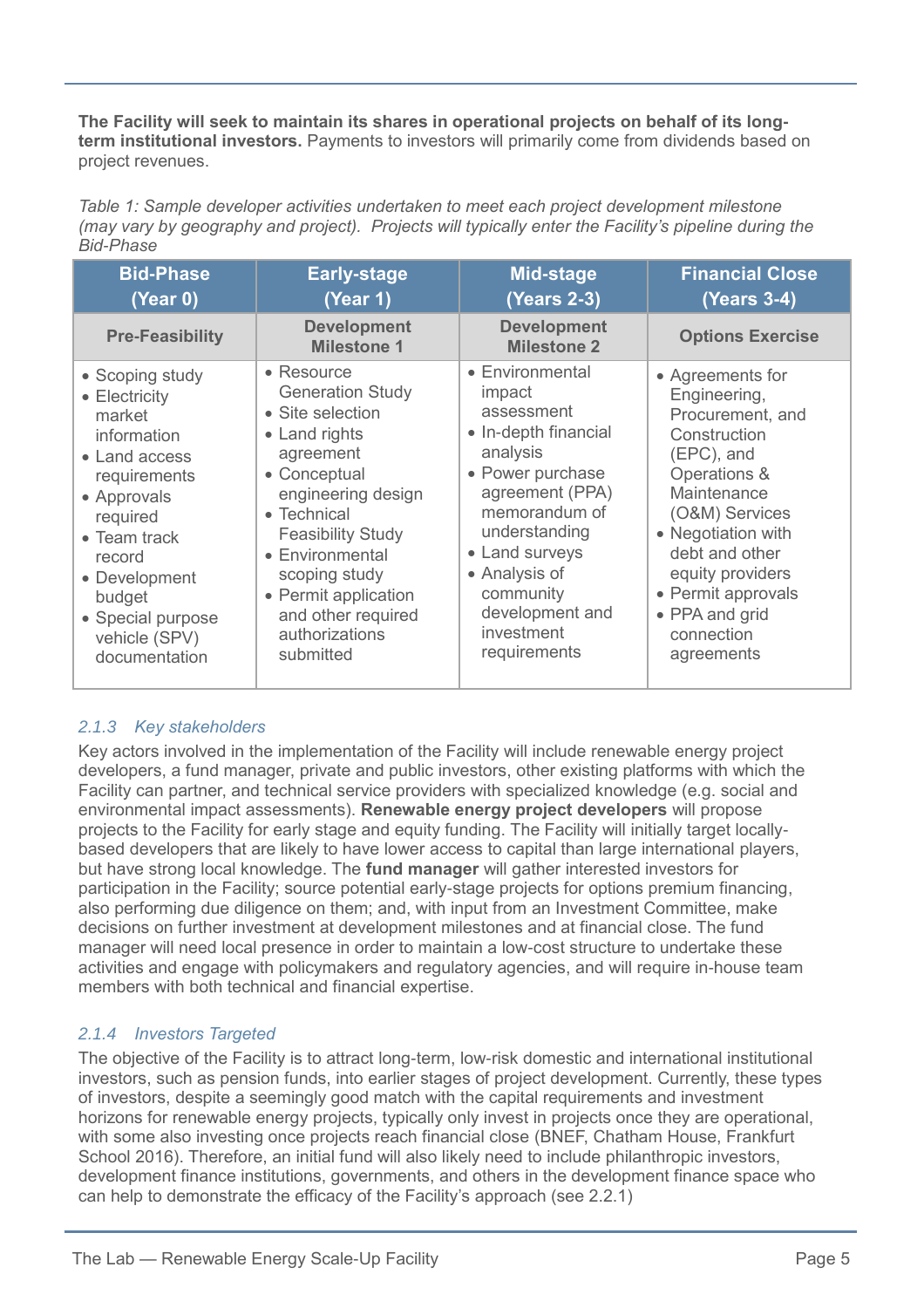# 2.2 FIRST FUND AND STRATEGY TO PHASE OUT PUBLIC FINANCE

## *2.2.1 Structure of First Fund*

To build the evidence base to attract institutional investors in the long term, the Facility will establish an initial, or first, fund that will target USD 110 million, in line with other first time emerging market power funds (EMPEA 2015) (see Figure 2 for the illustrative capital structure).<sup>4</sup> This fund will deploy limited grants and concessional equity investment strategically to demonstrate the following results: 5

- 1) **Generate evidence** of project success rates & development costs in the geographies in which the Facility operates
- 2) **Demonstrate commercial viability** of the portfolio diversification and options holdings approach of the Facility to de-risk early stage investment
- 3) **Demonstrate capability of fund manager** to deliver results

**USD 10 million of the fund will target recyclable grant funding from donors intended to demonstrate the options mechanism**. The Facility will fund the options premium payments as zero-interest rate loans to be repaid at financial close. Loan repayments will then be available to fund new projects. The Facility expects to invest 10-49% of the development costs of 12-24 renewable energy projects at early- to mid-stages of development, with around half to two-thirds, or 6-12, projects expected to reach financial close and operations. $6$ 

**A USD 100 million equity fund will then fund equity share purchases.** Fundraising will target concessional and commercial equity investors. The commercial equity tranche will target one or more anchor development finance institution (DFI) investors, as well as family offices, endowments, impact investors, and the private equity allocations of pension funds. Anchor investment from an experienced DFI or government investor with rigorous and established due diligence processes can (1) provide important certification effects to other investors, (2) help crowd-in additional private finance, and (3) ultimately demonstrate the efficacy of an innovative new approach to climate finance investment (Escalante et al., 2017 forthcoming).

**The concessional equity will offset construction risk through a preferred repayment and return waterfall structure.<sup>7</sup>** Commercial equity investors will receive principal repayment first, followed by concessional equity investors. Then commercial investors will receive returns up to a preferred return threshold of 8%, followed by concessional equity investor returns up to this same threshold. Beyond this threshold all Limited Partners – both commercial and concessional equity investors – will receive 80% of additional returns simultaneously, with the remaining returns going to the fund manager. Management fees will be 1.5% of total commitments for the first five years of the fund and 1.25% of net investments for the remaining years. Target returns to commercial investors for the Facility's first fund will be at least 9% after fees (see *[5.1 Quantitative Modeling](#page-13-0)* [Results](#page-13-0) for details).

<sup>4</sup> Also confirmed in stakeholder interviews.

<sup>5</sup> The European Investment Bank's GEEREF fund of funds has seen similar progressions in its investee funds, with institutional investors such as pension funds investing in follow-on funds; the potential attractiveness of such a strategy was confirmed through institutional investor interviews.

<sup>6</sup> These ranges are based on stakeholder interviews with project preparation facilities, renewable energy developers, and investors. More precise estimates will need to be developed for specific localities and will also be based on developer bids.

<sup>7</sup> The final waterfall will depend on discussions with potential investors. See Annex 1 for modelled returns waterfall.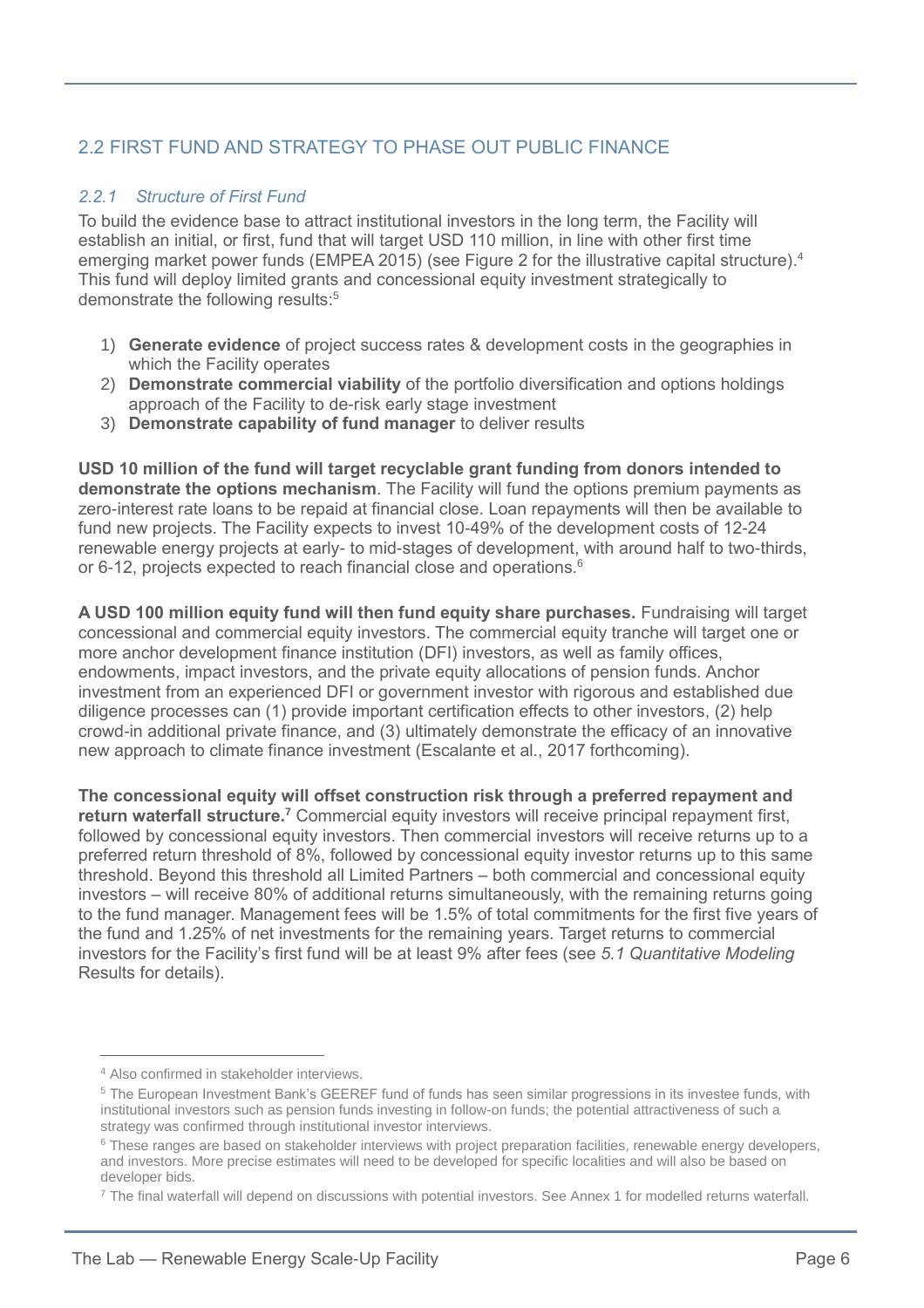#### *2.2.2 Investment cycle*

**The Facility's first fund will have a total investment horizon of between 10-15 years. The investment period will last for five to eight years, with projects expected to reach financial close during this time.** All projects are expected to reach operation within five years of the end of the investment period, though most will reach operation within one to two years of financial close. Operational projects will earn revenues from the sale of electricity, which will be returned to investors as dividends. After approximately three to seven years of operation, the Facility will exit projects through sales of shares in the special purpose vehicle, and will distribute capital gains from sales to investors according to the pre-agreed pathway described in Section 2.2.1.



*Figure 2: Illustrative RESF First Fund Capital Structure*

\*figures are rounded and for illustrative purposes only

# **3. INNOVATION**

*The innovation of the Renewable Energy Scale-Up Facility lies in the package of measures – including the options mechanism, diversification of investments, and disciplined use of milestones – that together de-risk early stage projects and grow renewable pipelines, while providing needed investment opportunities. While similar models have been deployed successfully in other industries, the Facility will be the first to deploy it for renewable energy.* 

## 3.1 RESF ADDRESSES BARRIERS TO EARLY STAGE PROJECT DEVELOPMENT FINANCING

#### **The Facility addresses two primary barriers to early stage renewable energy investment**:

first, the difficulty of project developers to manage risk due to uncertainty around project viability at these early stages and the consequent shortage of capital; and second, the lack of investment vehicles for early stage renewable energy meeting institutional investor needs, including riskadjusted return and liquidity requirements.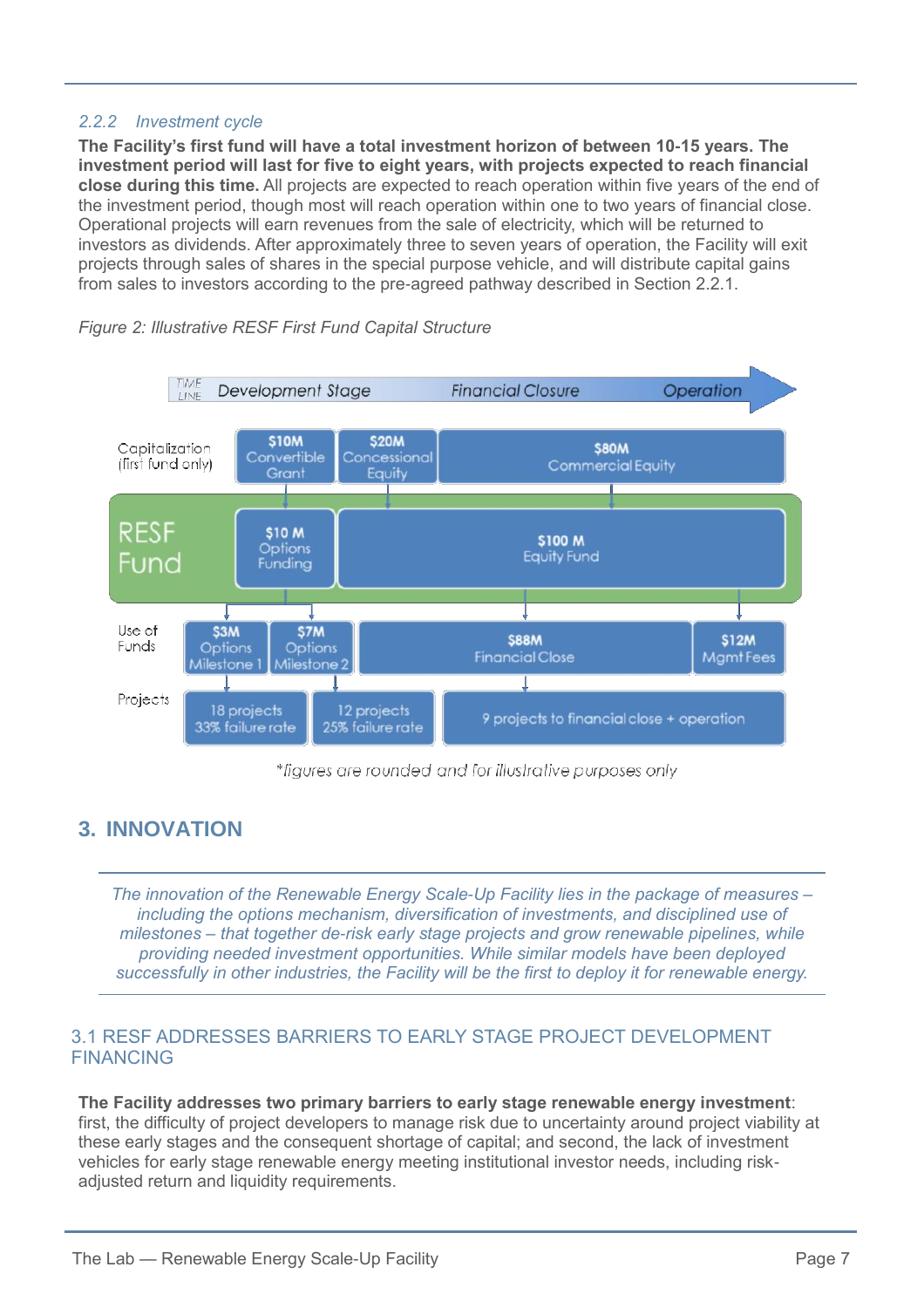#### *3.1.1 Difficulty for developers to manage risk*

**Risks in early stage project development typically stem from policy uncertainty, as well as lack of human capital.** For example, regulatory, country, legal, and off-taker risks, as well as under-developed capital markets, can drive up the cost of capital in developing countries, particularly for capital intensive renewable energy projects. At the same time, project developers require specialized expertise, either on their teams or outsourced, which is often not readily available (UNEP 2011; Ramboll 2015).

**As a result of the early stage risk, developers typically self-finance early stage project development, thereby limiting the number of projects they can begin.** When not all projects make it to financial close, starting fewer projects reduces even more the overall number of projects that can ultimately become operational. External financing is particularly scarce at earliest stages of project development, which although a comparatively low percentage of total costs, also hold the highest risk (Ramboll 2015; BNEF, Chatham House and Frankfurt School 2016; EMPEA, 2015).

**To fill this gap, a number of donors have supported the establishment of project preparation facilities to help finance early stage project development costs; these are often grant-based and not self-sustaining.** These facilities also typically provide technical assistance to local developers, to help improve project success rates. Other research has noted that these facilities tend to be administratively complex and insufficiently linked to potential follow-on investors (Ehlers 2014; Ramboll 2015; Schneider-Roos et al. 2014; WEF 2015).

#### *3.1.2 Lack of investments meeting institutional investor needs*

**On the investor side, while the long-term predictable cash flows of operating renewable energy projects should be appealing to institutional investors such as pension funds, in practice several additional barriers limit their participation.** Barriers include liquidity requirements for investments as well as internal barriers for investors to increase how much of their portfolios are allocated to a single sector such as renewable energy (Nelson and Pierpont 2013). In addition, the lack of scale and pipeline of investable projects makes it difficult for institutional investors to justify building up expertise in infrastructure and renewable energy investments<sup>8,9</sup>.

**The barriers to renewable energy project development have led to a scarcity of projects that do meet institutional investor requirements.** This is evidenced by oversubscribed renewable energy project equity sales in many emerging markets: in stakeholder interviews, investors told the Lab Secretariat that "there's a line around the block" if a project gets to financial close, and "If a project has managed to solve those [land/grid/power purchase agreement] problems," investors abound. In addition, institutional investors and asset managers are increasingly facing client-driven mandates for fossil fuel divestment and active renewable energy support, which is likely to further exacerbate the current lack of deal flow (OECD 2015).<sup>10</sup>

<sup>8</sup> For example, Nelson & Pierpont (2013) estimate that an institutional investor needs to have at least \$50 billion in AUM to justify building an in-house project investment team.

<sup>9</sup> OECD's 2015 Large Pensions Funds Survey describes pension fund interest in emerging markets as "opportunistic"

<sup>10</sup> See, e.g., [https://www.environmental-finance.com/content/analysis/profile-actis-on-why-renewables-makes-sense](https://www.environmental-finance.com/content/analysis/profile-actis-on-why-renewables-makes-sense-in-emerging-markets.html)[in-emerging-markets.html](https://www.environmental-finance.com/content/analysis/profile-actis-on-why-renewables-makes-sense-in-emerging-markets.html) and [https://www.environmental-finance.com/content/news/kgal-launches-fourth](https://www.environmental-finance.com/content/news/kgal-launches-fourth-renewables-fund.html)[renewables-fund.html](https://www.environmental-finance.com/content/news/kgal-launches-fourth-renewables-fund.html)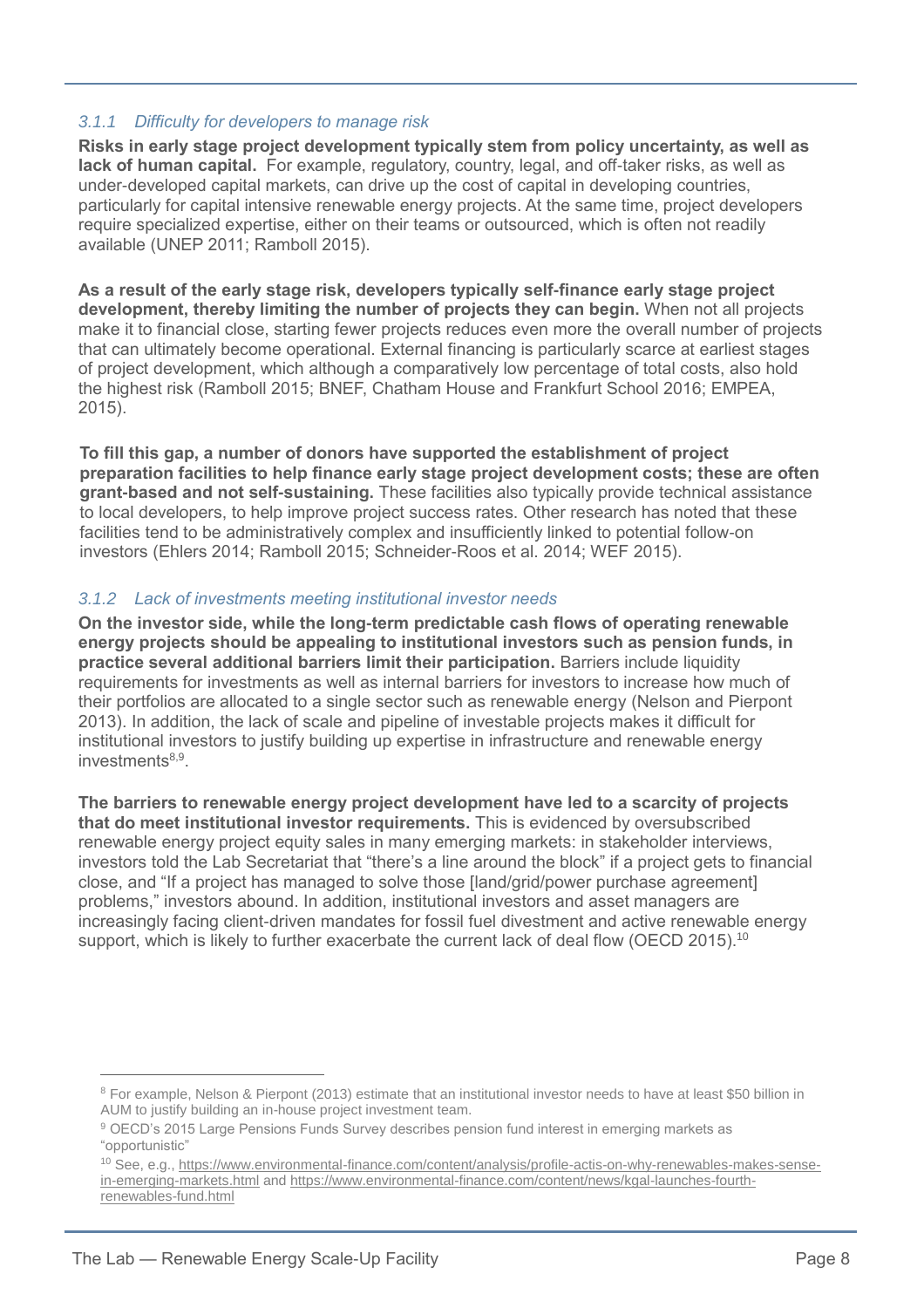# 3.2 RESF EMPLOYS AN INNOVATIVE, COMPREHENSIVE APPROACH TO MANAGE RISK

A number of initiatives have sought to address gaps in early stage renewable energy development financing. The Lab Secretariat surveyed more than thirty existing initiatives and funds to understand the Facility's value add to this field (see Annex 2). We found that the Facility's options approach improves on the status quo significantly, allowing investors to manage project risks more effectively in the following ways:

**The Facility is the only fund to use an options mechanism to finance early-stage investment.** Options reduce liability of investors for projects that are not successful. In addition, because premium payments will be paid out according to pre-agreed milestones, the Facility's approach increases discipline for developers and investors in selecting projects to move forward. While several other funds and institutions have structured early stage investments somewhat similarly,<sup>11</sup> they typically invest once a project is relatively advanced in its development, whereas the Facility is targeting the earliest stages. At the same time, the Facility's focus on early-stage projects that already have several basic requirements in place helps to ensure that even among early-stage projects the Facility is sourcing the most viable options.

**Pre-defined project development financing milestones help to ensure that successful projects move forward and receive additional financing – and unsuccessful ones do not.** The options structure allows investors to understand better a project's probability of reaching financial close and operation before investing larger sums of money or taking on the liability of owning a project outright through early equity purchases. Without such discipline, developers may keep projects in the pipeline even if they are not performing. While similar models have been deployed successfully in other industries for many years (such as venture capital), the Facility will be the first to deploy it in renewable energy project development.<sup>12</sup>

**The Facility's options structure allows for multiple small investments to be made simultaneously.** The Facility's lower-cost exposure to a wider variety of projects at different stages of development means that the Facility can have greater portfolio diversification and mitigate risks associated with a particular developer, technology, or country more effectively than other approaches, including developer-managed platforms.

**The Facility establishes a direct link between early stage investments and equity investment at financial close.** The Facility's first fund builds upon existing donor-led initiatives by providing a clear pathway from initial donor-supported early stage development financing to private sector investment, through the establishment of an equity investment fund. This link permits the selected early stage investments to develop with clear outlets for investment and alignment with potential investors. Recent successful grant-based project preparation facilities, such as U.S. OPIC's Africa Clean Energy Facility,<sup>13</sup> have noted the importance of such a link.

**Finally, the Facility is unique in its objective of de-risking long-term institutional investors to finance projects at earlier stages.** Most emerging market funds that the Lab Secretariat surveyed were *either* growth funds that sell off assets once operational for higher returns, *or* yieldbased funds that purchase operating assets once fully de-risked. The Facility is one of the only private funds that seek to attract long-term yield-based institutional equity commitments beginning at the development stage of renewable energy projects. The Facility's design, once proven, will unlock new sources of investment with minimal additional risk to long-term investors.

<sup>11</sup>For example, the Africa Finance Corporation and several GEEREF investee funds finance project development in exchange for the right of first refusal to buy equity at financial close.

<sup>12</sup> Stakeholder interviews conducted February-March 2017

<sup>13</sup> See ACEF Fact Sheet at [https://www.opic.gov/sites/default/files/files/ACEF%20Factsheet.pdf.](https://www.opic.gov/sites/default/files/files/ACEF%20Factsheet.pdf)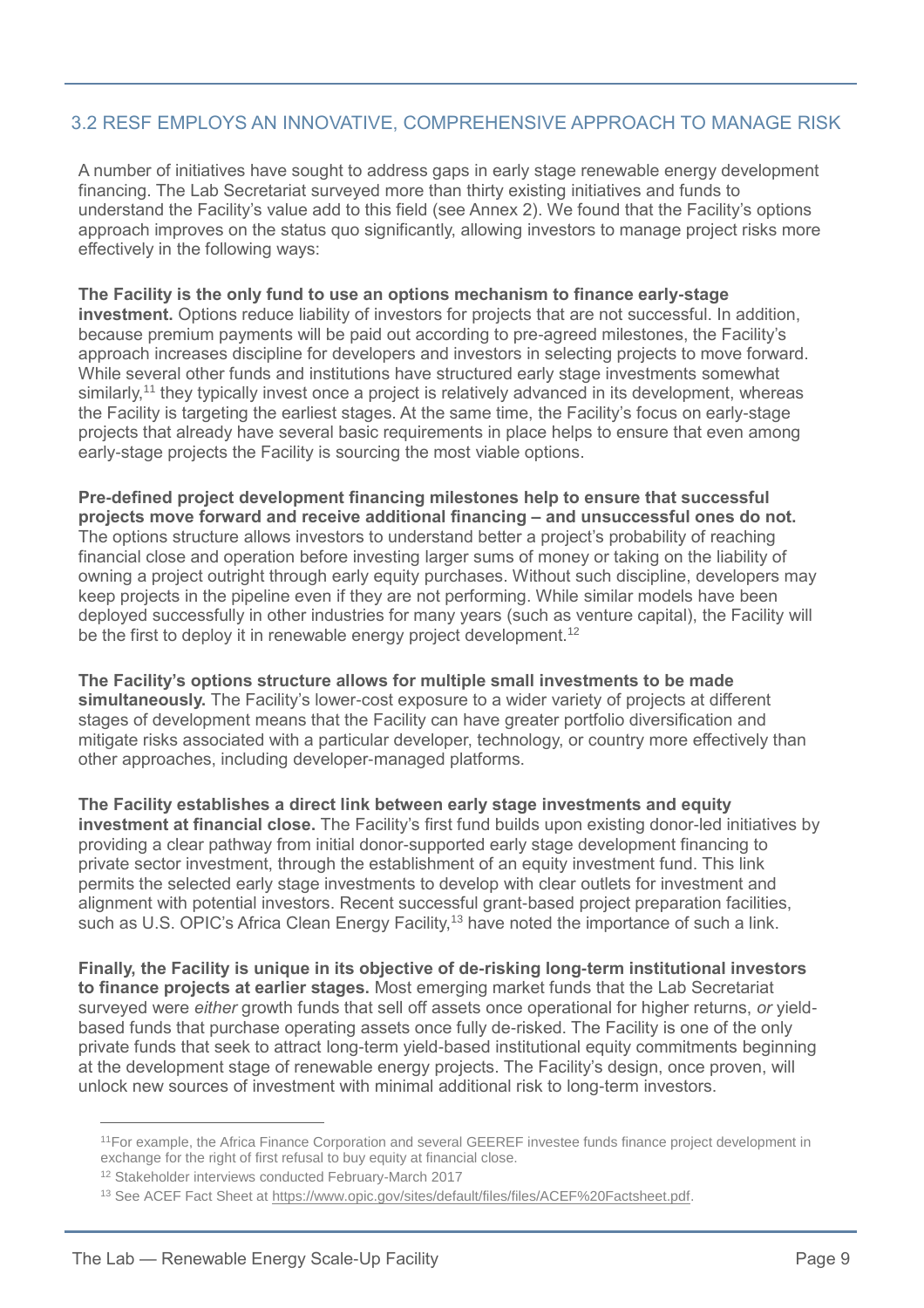# 3.3 CHALLENGES TO INSTRUMENT SUCCESS

The key challenge for the Facility will be to draw in institutional investors to renewable energy investment at earlier stages than is otherwise typical for them, as well as into emerging markets. This will require demonstrating that the options approach meets their investment needs better than the status quo. However, the Facility will face several challenges in doing so, as detailed in Table 2 below.

| <b>Challenge</b>                                                                                                                                                                                                                                                                                                                                                                                                                                                                                                                                |                                                                                                                                                                     | <b>Potential Solutions</b>                                                                                                                                                                                                                                                                                                                                                                                                                                                                                                                                                                                     |  |  |
|-------------------------------------------------------------------------------------------------------------------------------------------------------------------------------------------------------------------------------------------------------------------------------------------------------------------------------------------------------------------------------------------------------------------------------------------------------------------------------------------------------------------------------------------------|---------------------------------------------------------------------------------------------------------------------------------------------------------------------|----------------------------------------------------------------------------------------------------------------------------------------------------------------------------------------------------------------------------------------------------------------------------------------------------------------------------------------------------------------------------------------------------------------------------------------------------------------------------------------------------------------------------------------------------------------------------------------------------------------|--|--|
| <b>Uncertain investment timing and success</b><br>rates:<br>Project development is highly uncertain in<br>most markets. This uncertainty is reflected in<br>the time it takes for a project to reach<br>financial close, and that not all projects<br>started ultimately make it to financial close.<br>Even though investor funding for the first<br>fund is not drawn-down until the financing is<br>needed at financial close, commitments<br>effectively limit the use of investors' funds for<br>other purposes, and that opportunity cost |                                                                                                                                                                     | For the first fund, the Facility could establish an<br>investor club that commits to review potential<br>investments and pool capital for projects for<br>which options are exercised, without committing<br>specific capital at the fund launch. In either<br>case, a fund with equity investors committed in<br>advance offers benefits – both to developers,<br>who may be more likely to participate if they see<br>a clear pathway to investment, and to investors,<br>who can use the fund structure to improve<br>understanding of the markets and specific<br>projects before the equity is purchased. |  |  |
| lo.                                                                                                                                                                                                                                                                                                                                                                                                                                                                                                                                             | must be taken into account when calculating<br>fund returns (See Annex 1).<br>This problem could compound if fewer<br>projects than expected reach financial close. | For the first fund, the Facility could commit to<br>projects at a later stage of development to test<br>the options mechanism and reduce risk of<br>significant delays or failures.                                                                                                                                                                                                                                                                                                                                                                                                                            |  |  |
| <b>Ticket sizes:</b><br>Institutional investors require the same<br>amount of due diligence regardless of<br>investment size, and hence are hesitant to<br>invest in smaller funds such as the Facility's<br>first fund (Nelson and Pierpont 2013).                                                                                                                                                                                                                                                                                             |                                                                                                                                                                     | The first fund should likely focus on investors<br>such as private equity groups, impact investors,<br>and family offices. Follow on funds would be<br>larger and more likely to attract long-term<br>institutional investor capital.                                                                                                                                                                                                                                                                                                                                                                          |  |  |
| <b>Emerging market focus:</b><br>The Facility's focus on emerging markets<br>introduces risks for international institutional<br>investors, many of whom are focused on                                                                                                                                                                                                                                                                                                                                                                         |                                                                                                                                                                     | Development finance anchor investments and<br>concessional co-investments will be critical to<br>reducing emerging market risk and enhancing<br>credibility of the fund.                                                                                                                                                                                                                                                                                                                                                                                                                                       |  |  |
|                                                                                                                                                                                                                                                                                                                                                                                                                                                                                                                                                 | developed country markets (OECD 2015). <sup>14</sup><br>Investments therefore need to be de-risked<br>and/or offer higher returns in compensation.                  | For the first fund, the Facility should select<br>countries with the best renewable energy<br>policy environments <sup>15</sup> . The Facility's initial<br>focus on middle income emerging markets<br>and mature, competitive technologies is to<br>promote institutional investor participation.                                                                                                                                                                                                                                                                                                             |  |  |

*Table 2: Challenges to the Facility's Success in Attracting Institutional Investment*

<sup>&</sup>lt;sup>14</sup> For example, OECD's 2015 Large Pensions Funds Survey notes that overall, infrastructure allocations range from 1 to 20% of portfolios. Furthermore, of total foreign unlisted infrastructure investment, emerging market allocations were between 0% and 35%.

<sup>&</sup>lt;sup>15</sup> This will allow it to have a less concessional investor returns waterfall structure than other comparable and complementary funds like the European Investment Bank's GEEREF fund of funds and the Danish Climate Investment Fund (DCIF).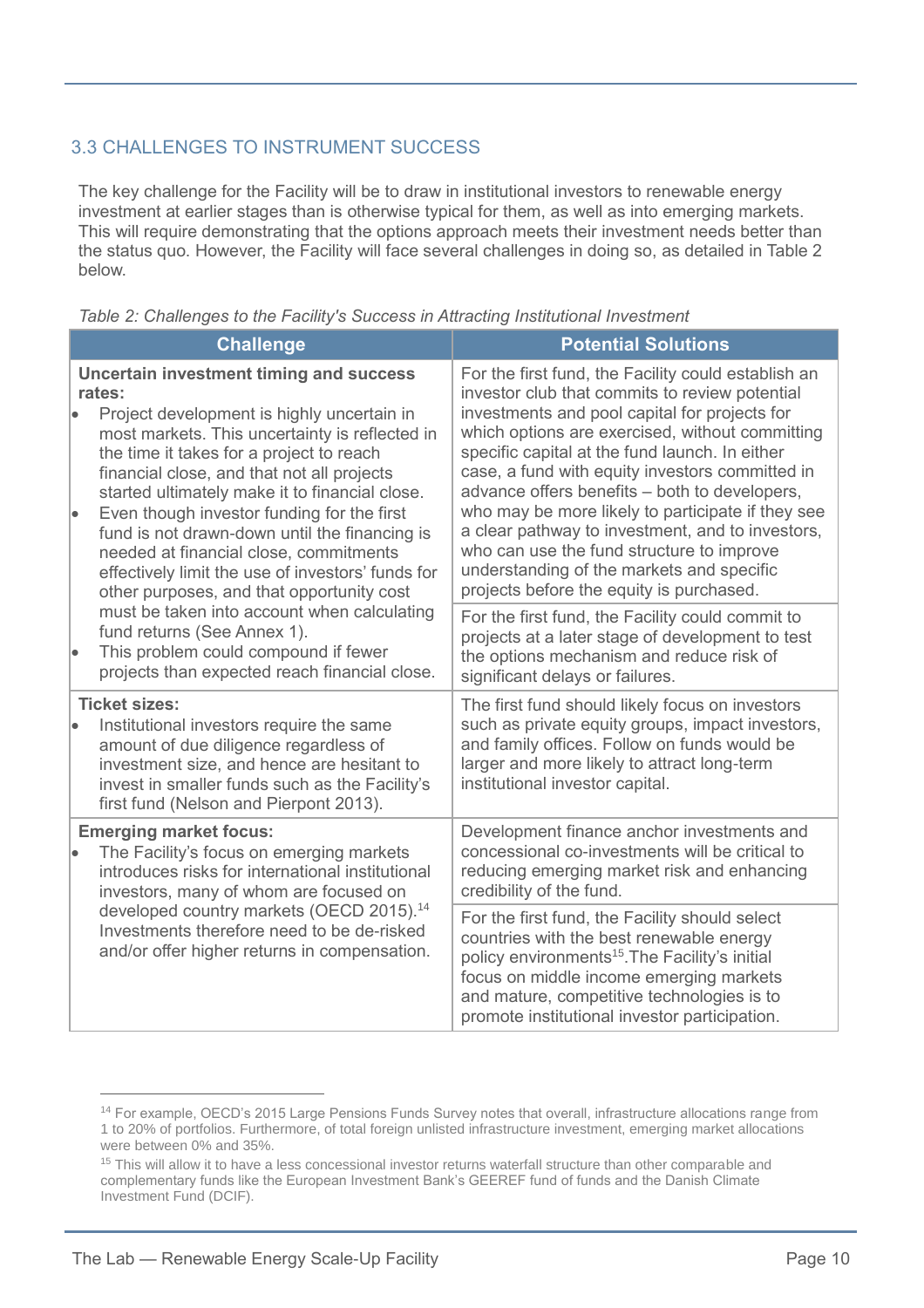# **FIRST FUND AND BEYOND**

# **4. IMPLEMENTATION PATHWAY AND REPLICATION**

*Early stage financing gaps are prevalent in many developing countries, and RESF offers a highly replicable approach to addressing these gaps in multiple countries. Once the concept is demonstrated, RESF expects to be fully financeable and sustainable without public financing.*

## 4.1 FIRST FUND

#### *4.1.1 Target Countries & Replication*

The Facility's first fund will target developing countries that have comparatively attractive investment environments for institutional investors and significant potential for renewable energy development, as indicated by the countries' renewable energy policy and publicly announced capacity and generation targets. The Lab Secretariat scored countries on the basis of their general investment environment, including their sovereign credit rating, and their renewable energy enabling framework.<sup>16</sup> Beyond these requirements, the Facility should also target countries with established or planned independent power producer markets. Based on this research as well as Proponent input, the Facility could initially target early-stage renewable energy projects in Latin America, particularly Brazil, Colombia, and Peru, in Middle East North Africa, particularly Jordan, Morocco, and Tunisia, and in Southeast Asia, particularly Indonesia and Vietnam.

Follow-on funds could expand to other countries in these regions with strong renewable energy enabling environments but somewhat less attractive general investment environments, including among others El Salvador, Ghana, Guatemala, Honduras, Kenya, Nicaragua, Rwanda, Senegal, and Uganda.

#### *4.1.2 Milestones & Implementation Pathway*

To move toward a first fund, the Facility will first need to secure USD 600,000 to undertake an indepth feasibility study for a single region and prepare for its launch. The feasibility study, to take 3- 6 months, will include the signing of MOUs<sup>17</sup> with local partners, project pipeline development, and financial modeling with highly localized data, and will form the basis for fundraising the Facility's first fund. The first fund could launch within a year (e.g., Summer 2018). See Table 3 below for more details.

<sup>16</sup> Data sources include Climatescope, IESE, World Bank, S&P, Moody's

<sup>17</sup> Memoranda of Understanding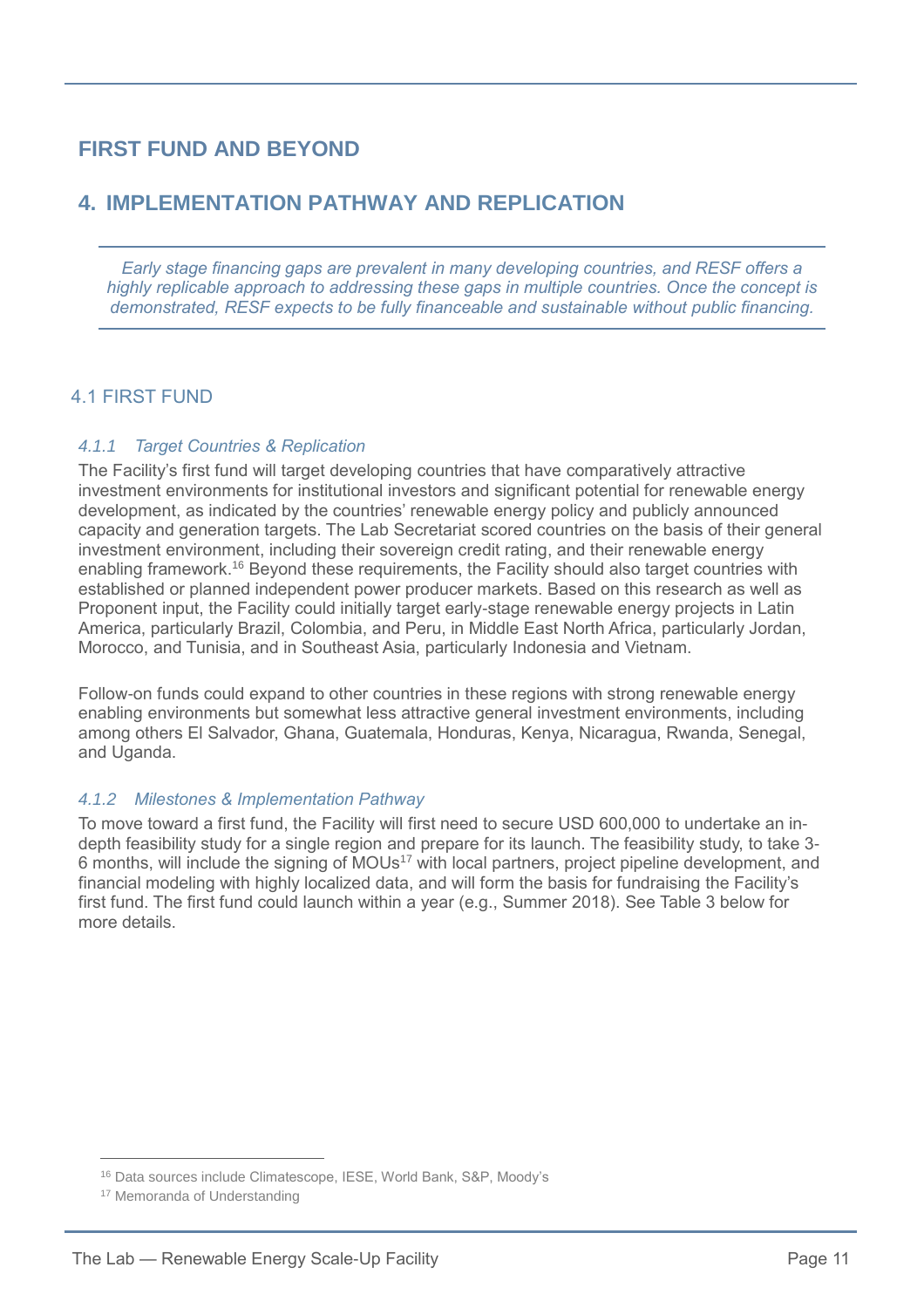*Table 3: RESF Implementation Pathway*

| <b>MILESTONES</b>                           | 2017 2018 2019 2020 |  | <b>ACTIVITIES</b>                                                                                                                             |
|---------------------------------------------|---------------------|--|-----------------------------------------------------------------------------------------------------------------------------------------------|
| <b>Region-specific</b><br>feasibility study |                     |  | • Refinements of design & financial<br>modeling<br>• Identify implementing partners                                                           |
| <b>Raise capital and</b><br>set-up fund     |                     |  | • Legal & financial set-up<br>• Formalization of partnerships<br>• Build options application platform<br>· Identify detailed project pipeline |
| <b>Fund close</b>                           |                     |  | • Donor, DFI, and private sector finance<br>raised for \$100 million equity fund and<br>\$10 million options fund                             |
| <b>Project development</b>                  |                     |  | • Launch window for applications<br>• First options purchased<br>• Project milestones met and projects<br>receive additional options premiums |
| <b>Equity phase</b>                         |                     |  | • First investments reach financial close<br>• Equity investments deployed                                                                    |
| <b>Replication &amp; Scale-</b><br>Up       |                     |  | • Begin fundraising follow on fund (e.g.,<br>"RESF 2") with lower or no<br>concessional funding                                               |

## 4.2 IMPLEMENTATION CHALLENGES

Given increasing competition for investors in the renewable energy sector, as well as the need to develop relationships with local project developers, the Facility will need establish a low-cost process, local presence, and local partnerships for originating projects and for providing technical services to those projects to enhance their ability to reach financial close. In addition, with much public attention on renewable energy development, the Facility should take advantage of existing institutions and partnerships at the investor level – including among development finance institutions, donors, and private investors – in order to be able to further reduce transaction costs and duplication<sup>18</sup>.

# **5. IMPACT**

 $\overline{a}$ 

*The design of RESF increases investors' returns over the status quo, while leveraging 25 dollars of commercial investment for every one of public investment.*

<sup>&</sup>lt;sup>18</sup> For example, RESF can offer projects for investment to development finance institutions and other initiatives including the Danish Climate Fund, the upcoming Danish Sustainable Development Goal fund, and in partnership with the Renewable Energy Performance Platform.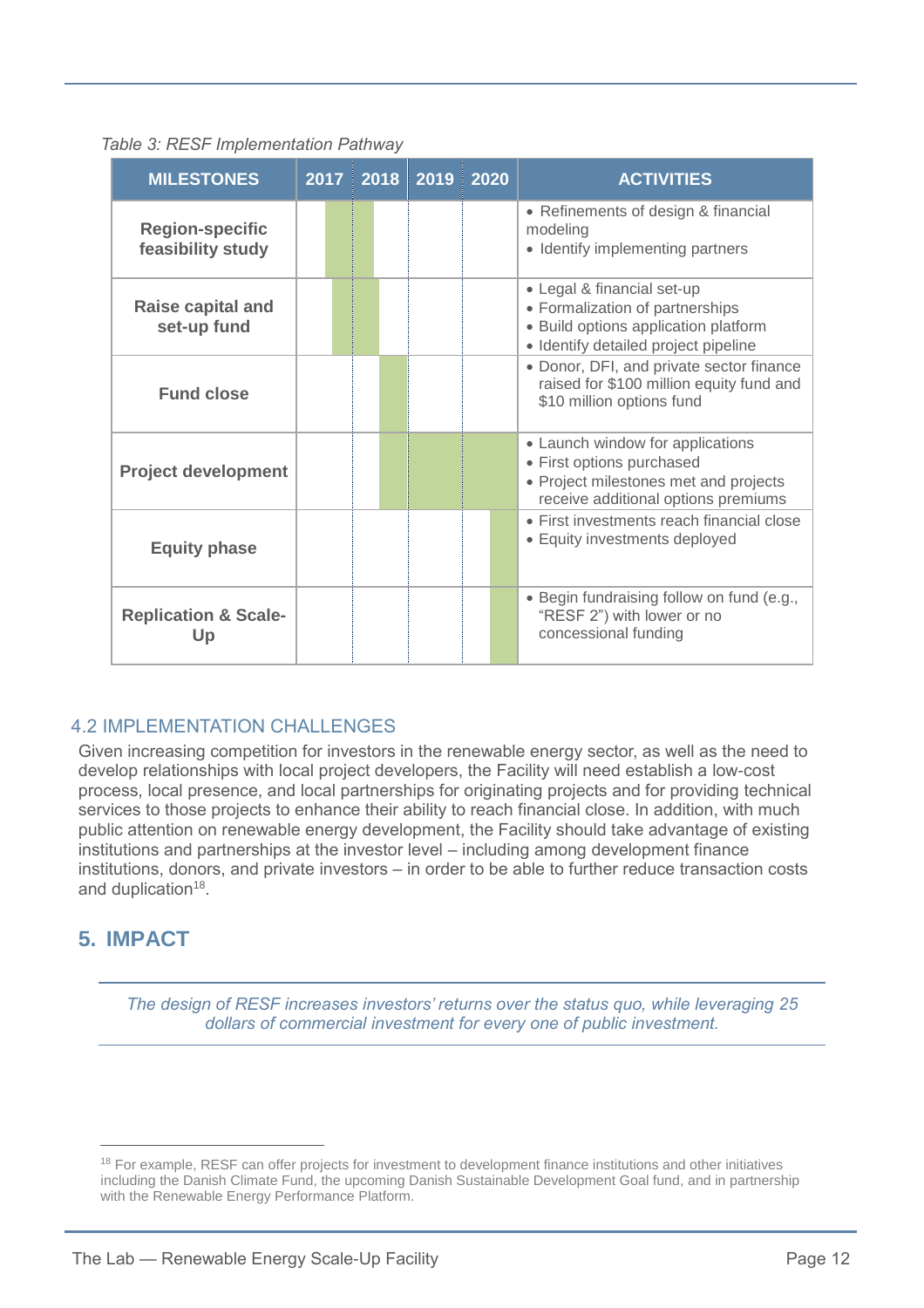## <span id="page-13-0"></span>5.1 QUANTITATIVE MODELING RESULTS

To assess how the instrument addresses barriers, the Lab Secretariat compared results from the Facility's proposed first fund with results from more standard investor portfolios, which typically include only projects that have already reached financial close (see Annex 1 for detailed methodology, assumptions, and results)<sup>19,20</sup>.

**In the central case of the Lab's model, the option structure allows somewhat higher returns to investors to those they would obtain by investing directly at financial close, making their engagement earlier in the development process more financially attractive**. The Facility's expected equity IRR is 17.5% for the fund, and 15% to investors net of fees, compared with 14% for the fund and 12.75% to investors net of fees for comparable investments initiated at financial closure. Longer repayment periods in the option instrument are, in this case, more than offset by the offer of a discounted acquisition price to investors in the option instrument.<sup>21</sup> However, uncertainty deriving from variable project success rates could lead to a larger range of possible returns. In addition, it may be difficult for the fund manager to correctly size the equity fund given variable project success rates (see Annex 1 for a full discussion).

#### 5.2 PRIVATE FINANCE MOBILIZATION

Under the aforementioned modeling scenarios, approximately USD 30 million of public concessional finance would be invested in the first fund (between convertible grants and public concessional equity), which would mobilize USD 80 million private sector commitments at fund level, or a 1:2.7 ratio of public to private investment<sup>22</sup>. Expanding beyond the direct fund leverage, the first fund is expected to mobilize a total of approximately 25 dollars of commercial investment, including from other equity and debt investments in the projects, for every one of public concessional investment.

## 5.3 ENVIRONMENTAL AND SOCIAL IMPACT

 $\overline{a}$ 

The Facility holds significant potential to contribute to clean energy and environmental objectives in pilot countries during a first phase. The Lab Secretariat estimates that the Facility's first fund could support the deployment of 370 megawatt (MW) of solar and wind, abating and avoiding 12.6 million metric tons of  $CO<sub>2</sub>$  over the lifetime of the projects in pilot countries targeted<sup>23</sup>. Electricity generated from these projects could be more than 1,230 GWh each year – roughly the annual electricity consumption of more than 850,000 people in Vietnam – for their 25-year estimated lifespan<sup>24</sup>. However, the Facility's impacts will vary based on the actual number of projects that

<sup>&</sup>lt;sup>19</sup> Instrument impact analysis relies heavily on CPI Finance Modeling which consolidates more than 5 years of experience on project-level, ex-ante, and ex-post analysis of climate-related projects, fund-instruments and related portfolios, as well as financial instruments and policies supporting them. CPI Finance Modelling applies to a wide range of low-carbon technologies and climate-resilient projects, allowing for in-depth analysis of how external technology and country-specific conditions and risks, as well as specific design aspects of policy and financial instruments, can impact on target metrics for private and public actors.

<sup>&</sup>lt;sup>20</sup> Results presented depend significantly on assumptions made with respect to underlying project finance data such as capital expenditure required/MW and capacity factor, proportion of solar versus wind in the portfolio, project success rates at each milestone, and local market conditions such as debt interest rates and tenors, and electricity tariffs. All assumptions are detailed in Annex 1. Modeling will need to be updated with more robust project-level data once one or more target regions are identified for an in-depth feasibility study.

<sup>&</sup>lt;sup>21</sup> Discount is meant to target an IRR 3% higher than in the market at fund level, see assumptions.

<sup>&</sup>lt;sup>22</sup> The amount of private investment could also include some investment from development finance institutions, if invested under the same terms as the private investment. The Lab did not analyze how much DFI commercial investment could be expected.

<sup>&</sup>lt;sup>23</sup> Based on Combined Margin (Average) emissions factors in Brazil, Peru, and Colombia. See Annex 1 for additional details.

<sup>&</sup>lt;sup>24</sup> Based on annual per capita electricity consumption in Vietnam. See Annex 1 for additional details.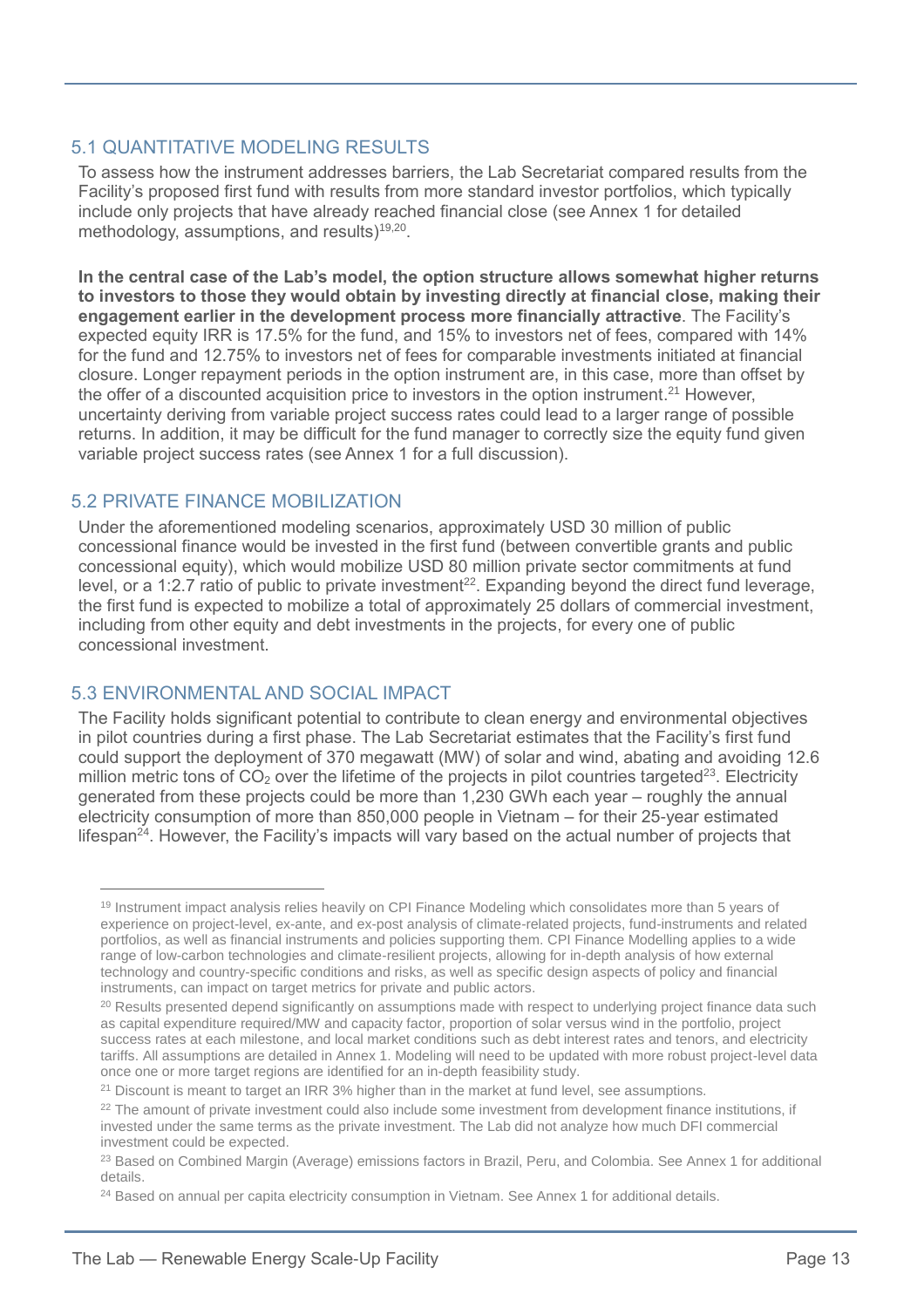ultimately reach financial close and other project variables. Annex 1 includes the full range of possible results.

In addition, in markets where intermittency is a problem and power outages are common, or that are reliant on hydropower for electricity – such as many parts of Latin America and South East Asia – the expansion of renewables can have indirect benefits for the grid, increasing resiliency, including to climate change, and reducing costly and dirty diesel backup generation. In addition, in many North African countries, expanding renewable energy generation can reduce countries' exposure to costly energy imports. Finally, the Facility's approach to supporting early-stage project development can catalyze growth of renewable supply chains and expand needed local capacities for project development in pilot countries.

## 5.4 REPLICATION AND SCALE UP

Within six of the potential markets for the first fund, current operational renewable energy capacity and planned and under construction projects are vastly insufficient to meet Nationally Determined Contributions (NDCs) and other publicly announced renewable energy targets by 2030. As analyzed by the Lab Secretariat, the nearly 13,000 MW difference between existing renewable energy capacity and the targets in these markets<sup>25</sup> represents a significant need for pipeline creation and more than USD 15 billion in market value. If the Facility is able to capture ten percent of this market as it scales up, it would mobilize roughly 1300 MW of renewable energy and USD 1.5 billion of investment.

# **6. KEY TAKEAWAYS**

The Facility employs an options mechanism to catalyze private investment into the earliest stages of renewable energy projects in emerging markets and grow project pipelines. It meets the Lab's key criteria for endorsement in the following ways:

- **Innovation:** It introduces a novel approach to de-risking institutional investment in early stage, renewable energy project development through its unique combination of options financing, diversification of investments, and disciplined use of milestones.
- **Catalytic impact:** It has the potential to leverage significant concessional-to-commercial investment ratios of 1:25 through a first fund.
- **Financial sustainability:** Employing concessional finance only to demonstrate the value of the approach and reinforce the concept by reducing investor risks, with a clear path to fully private implementation in subsequent iterations.
- **Actionability:** It will be ready in the near-term, reflecting the urgency of the climate challenge and the need to grow project investment pipelines in emerging economies. The model can be deployed very quickly once investment is raised.

<sup>&</sup>lt;sup>25</sup> The Lab examined targets and existing pipeline in Brazil, Peru, Colombia, Jordan, Tunisia, and Morocco.